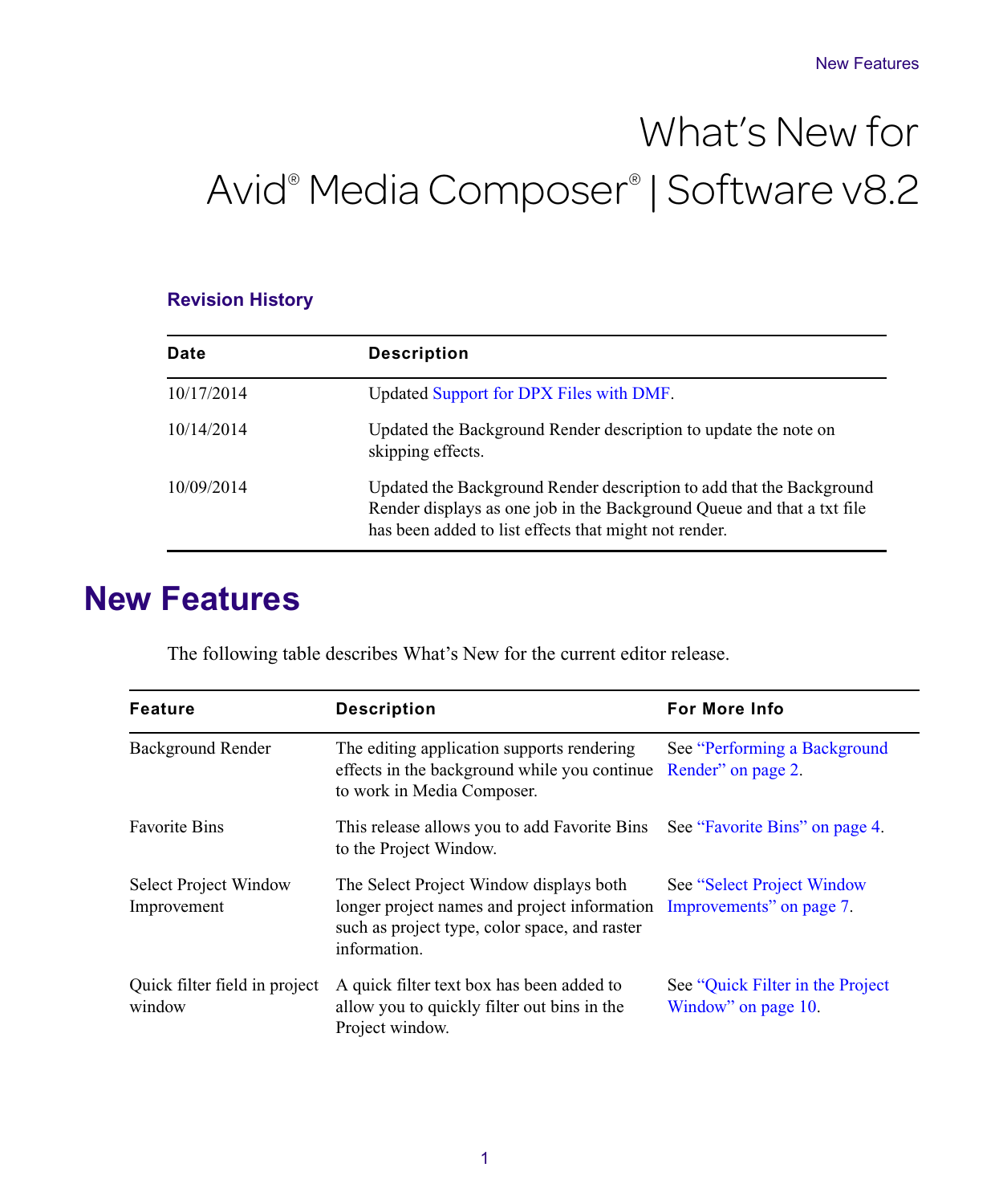| <b>Feature</b>                        | <b>Description</b>                                                                                                                                                                                                                      | <b>For More Info</b>                                        |
|---------------------------------------|-----------------------------------------------------------------------------------------------------------------------------------------------------------------------------------------------------------------------------------------|-------------------------------------------------------------|
| Search for Markers                    | You can search for text within the Marker<br>Comment field across all sequences and<br>master clips within the project, including<br>opened or closed bins.                                                                             | See "Searching for Marker"<br>Comment Text" on page 7.      |
| Image Cache for<br>thumbnails         | With this release, the memory cache for<br>thumbnail images has been increased.<br>Additionally thumbnails can now be cached<br>on disk. The disk caching helps speed up the<br>thumbnail display after relaunching the<br>application. | See "Image Cache Setting" on<br>page 9.                     |
| Warning for Frame Rate<br>Changes     | The editing application warns you when you<br>change the project rate.                                                                                                                                                                  | See "Warning When Changing the<br>Project Rate" on page 11. |
| <b>Application Manager</b><br>Updates | The Application Manager has been updated.                                                                                                                                                                                               | See "Application Manager<br>Updates" on page 11.            |
| DMF folder support for<br>DPX files   | DPX files can be copied to a DMF folder.                                                                                                                                                                                                | See "Support for DPX Files with<br>DMF" on page 12.         |

## <span id="page-1-0"></span>**Performing a Background Render**

This release supports rendering effects in the background while you continue to work in Media Composer. Once a job is submitted into the background, you can continue to work and check the render progress in the Background Queue window. Once the job is completed, the sequence will link to the new pre-computes and the effect icons will reflect the rendered state.

### **To render effects in the background:**

1. Enable render for the effect or effects in the Timeline.

The Render Effects dialog opens.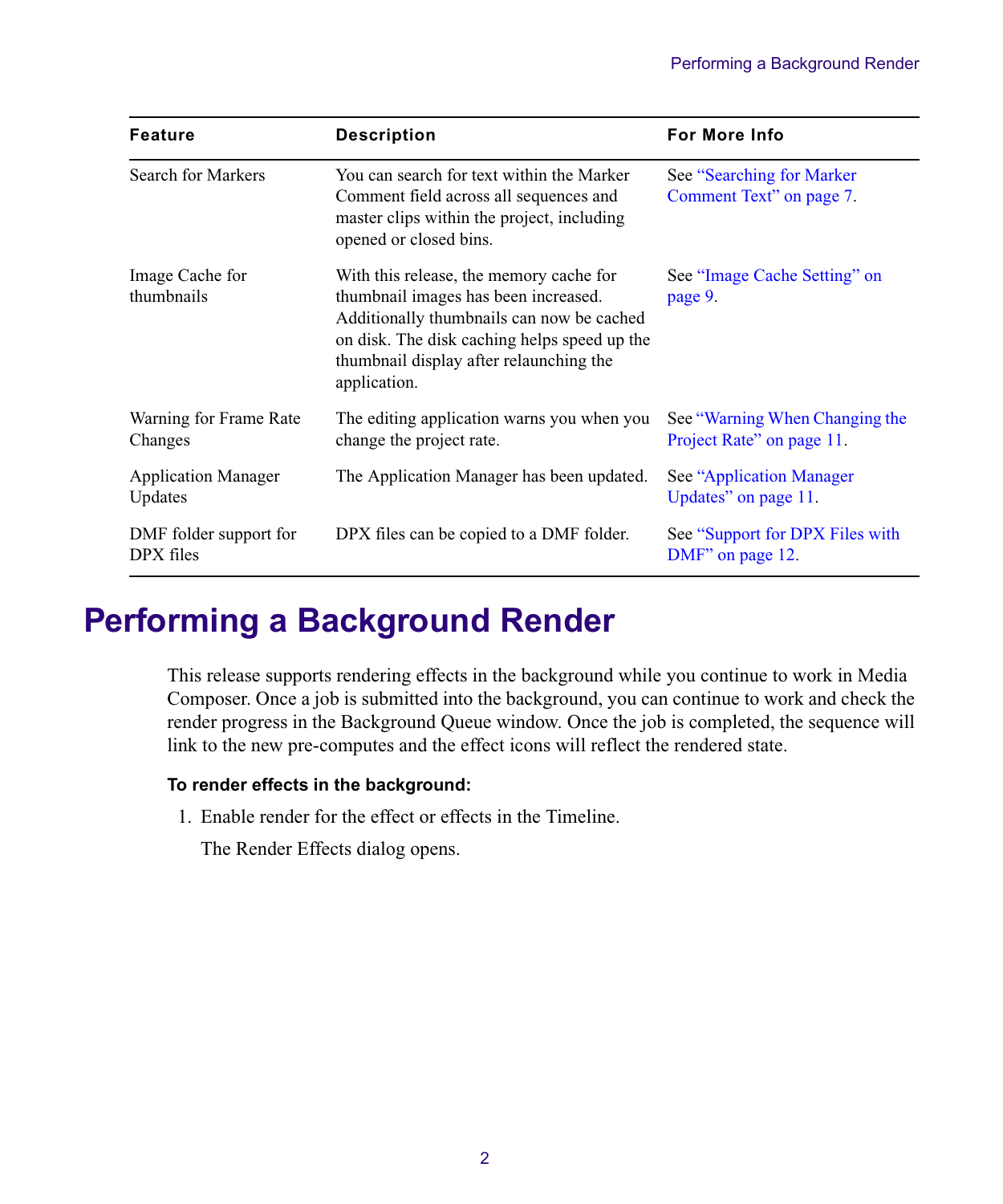| <b>Render Effects</b>   |
|-------------------------|
| $\equiv$ (Z:)<br>Drive: |
| Run in Background       |
| 3 Effects to Render     |
| <b>Cancel</b><br>ш      |

- 2. Select Run in Background.
- 3. Click OK.

The render operation is performed in the background. You can continue working in the editing application without having to wait for the background operation to complete. When the background render is complete, the sequence will link to the new pre-computes and the effect icons in the Timeline will reflect the rendered state.

c **A BGRenderEffectFilter.txt file has been added to the editing application. This file identifies effects that are known to fail rendering in the background. This file is in the (Windows) Program Files\Avid\AvidMedia Composer\SupportingFiles\Config or (Macintosh) MacBootDrive/Applications/Avid Media Composer/SupportingFiles/Config folder. If an effect on the list is included in the sequence you are trying to render in the background, a dialog will ask you if you want to skip the effect(s) that will fail render. If you choose Yes, or Yes to all, the background render will take place, but you will need to perform a foreground render on the effects that were skipped. If you choose No or No to all, a background render will take place, but could fail or cause unexpected side-effects due to the offending effects.** 

|           | <b>Avid Media Composer</b>                                                                                                                           |
|-----------|------------------------------------------------------------------------------------------------------------------------------------------------------|
| $\bullet$ | The effect 'BCC Extruded Spline' will not render in the background due to the following plug-ins:<br><b>BCC Extruded Spline</b><br>Skip this effect? |
|           | <b>No</b><br><b>Yes to all</b><br>Cancel<br><b>Yes</b><br>No to all                                                                                  |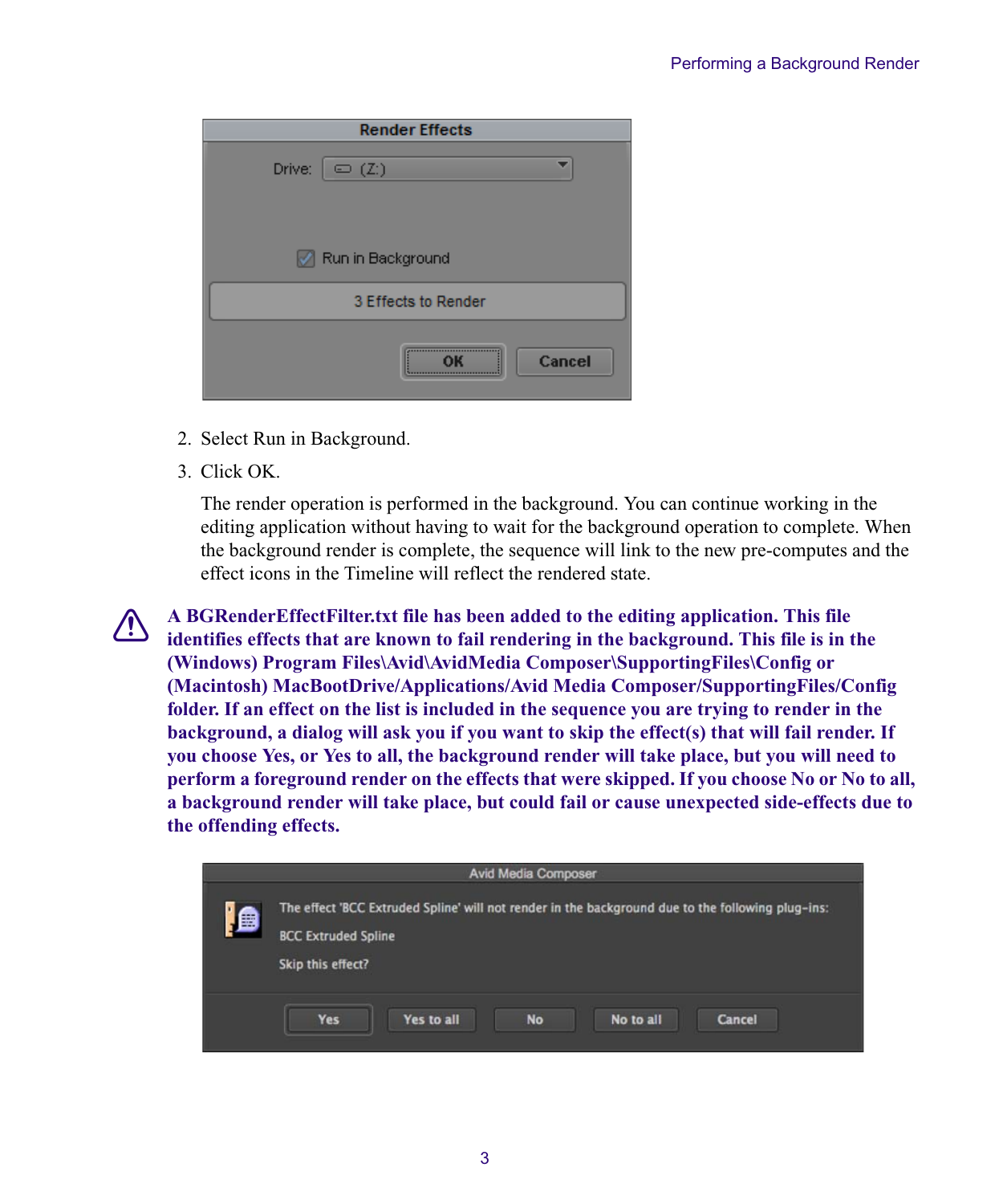n *If you are working on a sequence where a background render is in progress and you change an effect, the media generated will not be valid. You will need to initiate an additional Background Render job.*

4. (Optional) Select Tools > Background Queue or click the Show Background Queue button on the Timeline to open the Background Queue window to monitor the progress of the background render. All background renders appear in the Background Queue as a single job.

With Background Render, a new directory is created where the background media is located. The location for MXF and OMF media:

- Local Storage
	- drive:AvidMediaFiles/MXF/ bg.1
	- drive:OMFIMediaFiles/\_bg.1
- Shared Storage
	- (*workspace)*:AvidMediaFiles/MXF/*computername*\_\_bg.1
	- (*workspace*):OMFIMediaFiles/*computername*\_\_bg.1

## <span id="page-3-0"></span>**Favorite Bins**

A Favorite Bin is a bin that you can easily access regardless of what project you are in. A Favorite Bin can hold any items that a regular bin can hold, such as clips, sequences, effects templates, and titles. You might want to create a Favorite Bin to hold often used music, transitions, and templates. A Favorite Bin can reside on local or shared storage. You can create multiple Favorite Bins. The list of Favorite Bins is stored in the current user setting. You can choose to have the Favorite Bins folder appear at the top or the bottom of the Project Window.

### **To create a Favorite Bin:**

- 1. Click the Settings tab in the Project Window.
- 2. Double-click the Bin Settings.

The Bin Settings window opens.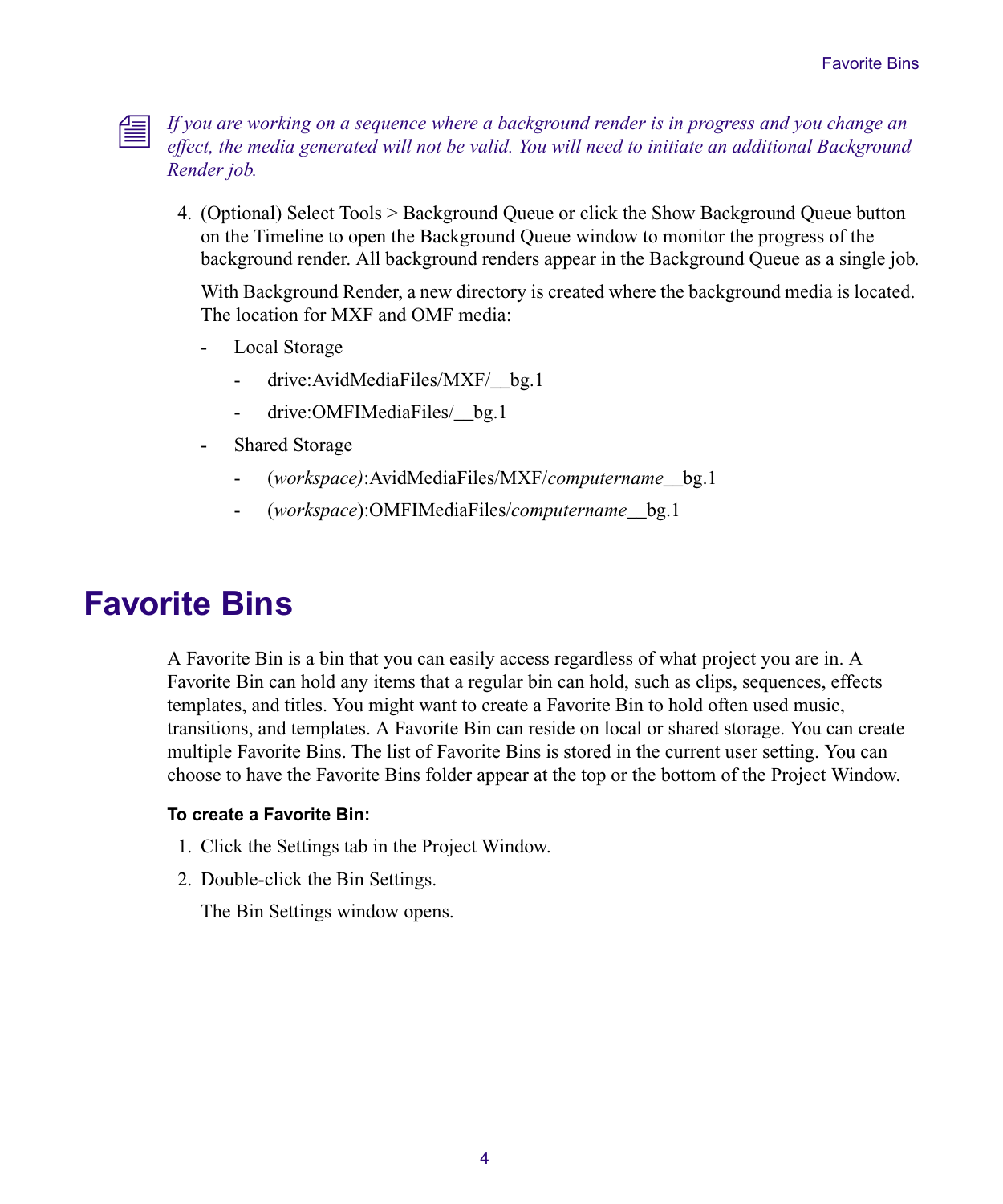|                                                                                                                                     | <b>Bin Settings - Current</b> |            |
|-------------------------------------------------------------------------------------------------------------------------------------|-------------------------------|------------|
| Auto-Save interval                                                                                                                  |                               | 15 minutes |
| Inactivity period:                                                                                                                  |                               | 15 seconds |
| Force Auto-Save at:                                                                                                                 |                               | 17 minutes |
| Maximum files in a project's attic:                                                                                                 | 1000                          |            |
| Max versions of a file in the attic:                                                                                                | 50                            |            |
| Double-click loads object in                                                                                                        |                               |            |
| Source or Record Montor.                                                                                                            |                               |            |
| Favorite Bins show at:                                                                                                              |                               |            |
| Top of the Project Window                                                                                                           |                               |            |
| - Top of the Project Window<br>Bottom of the Project Window<br>Always keep at least one version in Attic.<br>Show local media icons | trwrite)                      |            |
| Frame View                                                                                                                          |                               |            |
| <b>Show Border Colors</b>                                                                                                           |                               |            |
| Use color based on object type                                                                                                      |                               |            |
|                                                                                                                                     |                               |            |
| Use clip color                                                                                                                      |                               |            |
|                                                                                                                                     |                               |            |

- 3. Select the "Favorite Bins show at" option, and choose either Top of the Project Window or Bottom of the Project Window.
- 4. Open the bin you want to make a Favorite Bin.
- 5. Do one of the following:
	- $\blacktriangleright$  Select Bin > Add Bin to Favorites.
	- $\blacktriangleright$  Click the Bin Fast Menu and select Add Bin to Favorites.
	- Right click in a bin and select Add Bin to Favorites.

The bin appears in the Project Window in the Favorite Bins folder. If the same user opens another Project, the Favorite Bin appears in the Favorites Bins folder.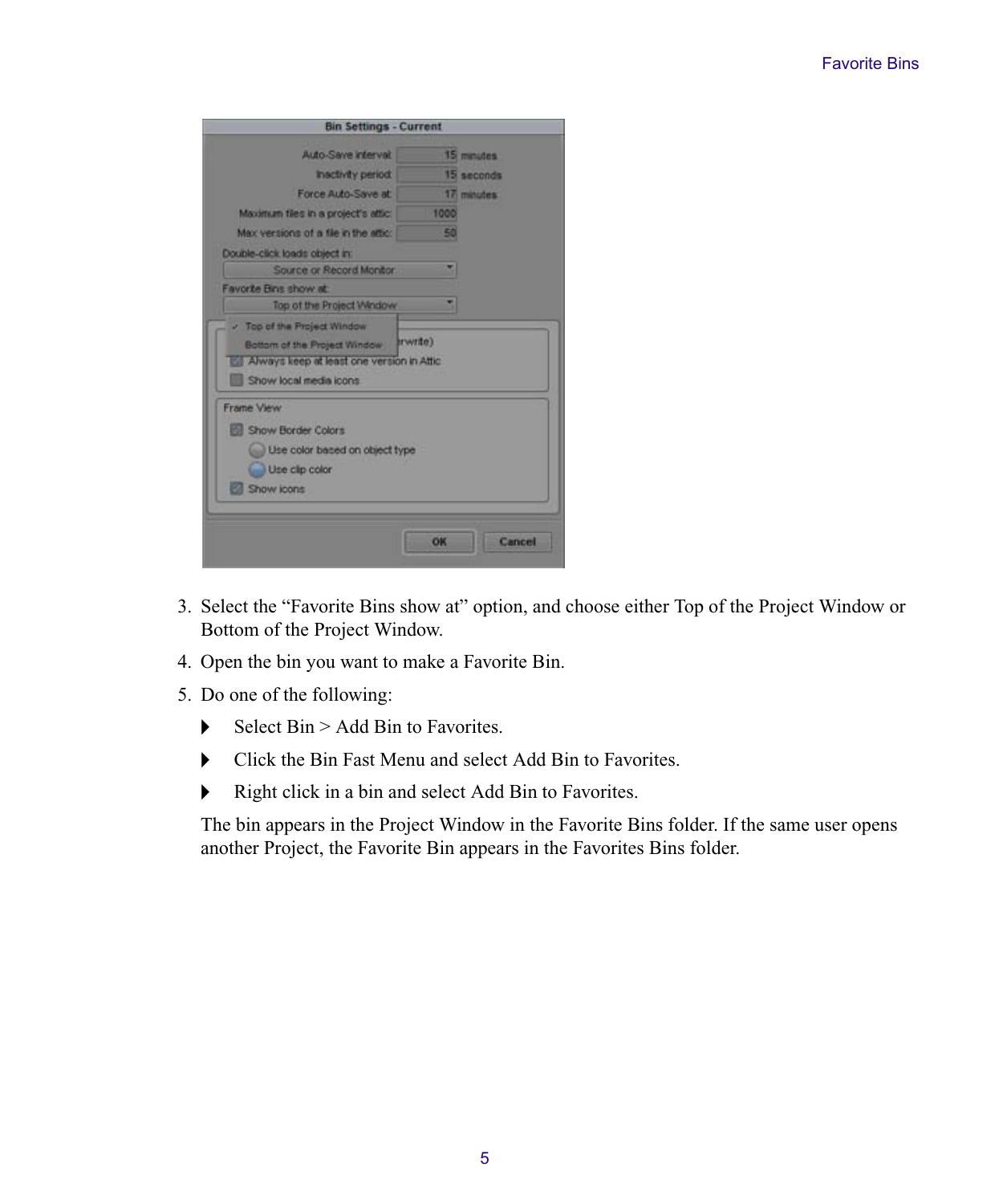|             |                                      |  | FinalProject - ncourtne |       |   |
|-------------|--------------------------------------|--|-------------------------|-------|---|
|             | FinalProject - ncourtne x            |  |                         |       |   |
| <b>Bins</b> | Volumes Settings [                   |  | Format Urage            | Info: |   |
| - 1         | New Bin                              |  |                         |       |   |
|             | <b>Bu</b> Favorite Bins              |  |                         |       | ۵ |
|             | <b>MI 1 File Based Media Sources</b> |  | 5K                      |       |   |
|             | <b>III</b> 720pTest                  |  | 5К                      |       |   |
|             | <b>MI</b> 1080pTest                  |  | 5K                      |       |   |
|             | <b>MI Daily050914</b>                |  | SK <sup></sup>          |       |   |
|             | <b>MI Daily051014</b>                |  | 5K                      |       |   |
|             | <b>MI Daily051114</b>                |  | SK                      |       |   |
|             | <b>MI Daily051514</b>                |  | <b>SK</b>               |       |   |
|             | <b>m</b> Keepers                     |  | SK.                     |       |   |
|             | <b>Master Clp</b>                    |  | <b>SK</b>               |       |   |
|             | <b>WI</b> Media Master 2             |  | 5K                      |       |   |
|             | <b>Lui Media Master 3</b>            |  | 5K                      |       |   |
|             | <b>UI</b> Media Masters              |  | <b>SK</b>               |       |   |
|             | <b>Promos</b>                        |  | <b>670K</b>             |       |   |
|             |                                      |  |                         |       | ۰ |

The list of Favorite Bins is stored in the Bin User settings. If you want multiple users to see the same list of Favorite Bins, you can drag the Bin Setting to the Site Settings dialog. Any newly created User setting would then automatically see the Favorite Bins. For pre-existing User settings you can drag the Bin setting from the Site Settings dialog into the Project Window's Setting tab, then make it the active Bin setting by placing the checkmark to the left of the copied Bin setting. Avid recommends you name the Bin Setting before placing it in the Site Settings. For details on using Site Settings, see "Using Site Settings" in the Help.

## **To delete a bin from the Favorite Bin Folder:**

- 1. Open the Favorite Bin Folder in the Project window.
- 2. Select the bin you want to delete from the Favorite Bin folder.
- 3. Click the Delete key.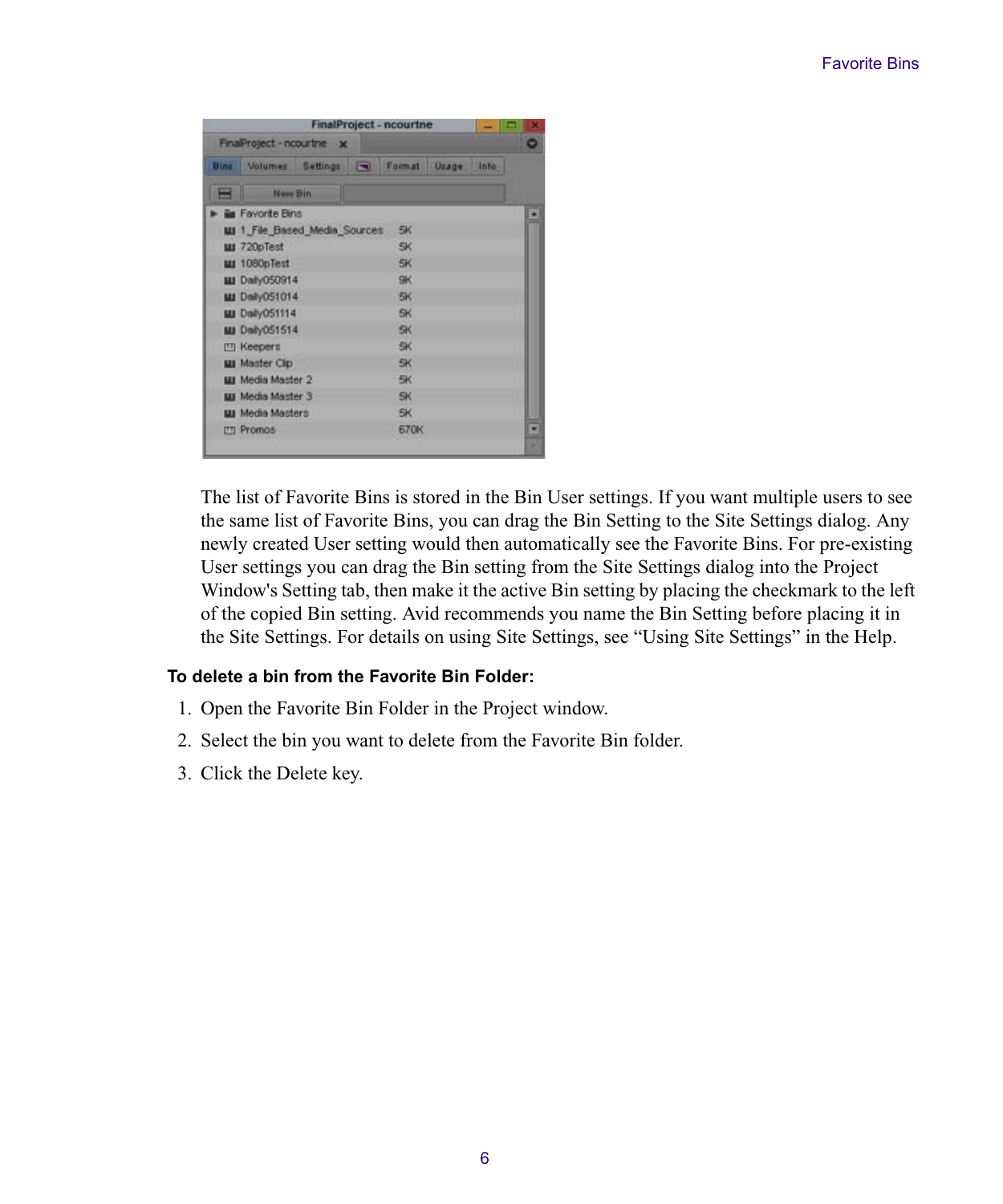## <span id="page-6-0"></span>**Select Project Window Improvements**

The Select Project Window has been expanded to allow for longer project names. Additionally, when you click to select a project, a project summary for that project will appear in the Select Project Window.

| User, ncourtne.<br>User Profile:<br>۰<br>noourthe<br>Private<br>Shared<br>External<br>ø<br>Folder: C:Wsers\Public\Documents\Shared Avid Projects\                                                                                                                        |                                                                                     |
|--------------------------------------------------------------------------------------------------------------------------------------------------------------------------------------------------------------------------------------------------------------------------|-------------------------------------------------------------------------------------|
|                                                                                                                                                                                                                                                                          |                                                                                     |
|                                                                                                                                                                                                                                                                          |                                                                                     |
|                                                                                                                                                                                                                                                                          |                                                                                     |
| Select a Project                                                                                                                                                                                                                                                         |                                                                                     |
|                                                                                                                                                                                                                                                                          | <b>New Project</b>                                                                  |
| 100/59 project<br>1080p23<br>Video<br>108p23 Takes<br>FinalProject<br>MyProject Daily Footage Keepers 2014 01 17<br>MyProject Daily Footage Keepers 2014 01 19<br>Stereoscopic: Off<br>MyProject Daily Footage Keepers 2014 01 20<br><b>New Project</b><br>TechPubs<br>٠ | Project Type: 1080p/23.976<br>Color Space: YCbCr 709<br>Raster Dimension: 1920x1080 |
| ø.<br>n                                                                                                                                                                                                                                                                  | <b>Guit</b><br>OK                                                                   |

Wider pane for project name (left) and project info for selected project (right).

## <span id="page-6-1"></span>**Searching for Marker Comment Text**

You can search for text within the Marker Comment field across all sequences and master clips within the project, including opened or closed bins.

### **To search for Text within Markers:**

1. Press Ctrl+F (Windows) or Cmd+F (Macintosh), or select Edit > Find.

The Find window opens.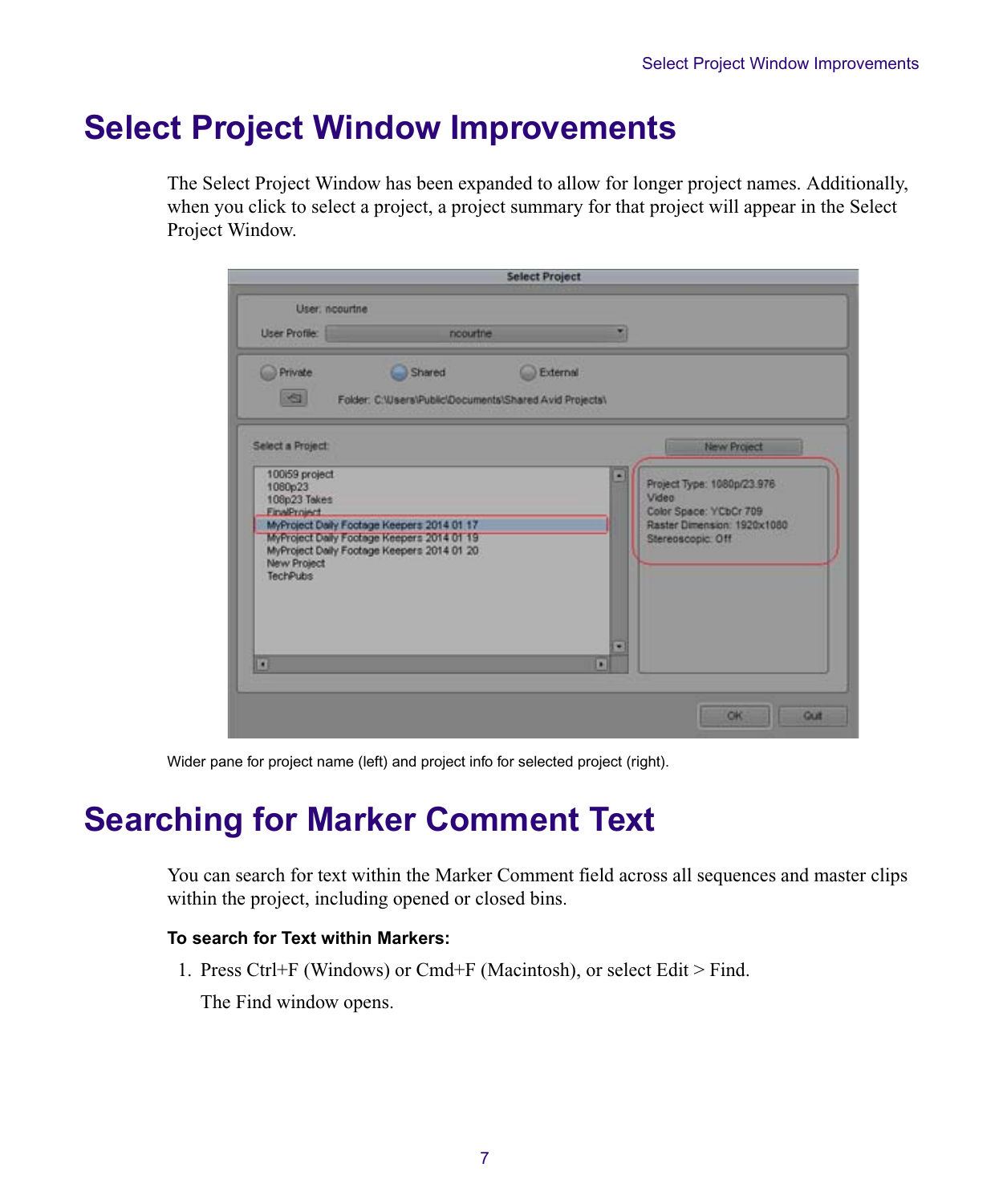|                   |                                                                           |          |                |          |      |                                | <b>Find</b>                     |                                     |                         | $-10.18$             |
|-------------------|---------------------------------------------------------------------------|----------|----------------|----------|------|--------------------------------|---------------------------------|-------------------------------------|-------------------------|----------------------|
|                   |                                                                           |          | <b>Find</b>    |          |      |                                | $\mathbf{x}$                    |                                     |                         | $\circ$              |
|                   | Find The                                                                  |          |                |          |      |                                |                                 |                                     |                         | <b>Find</b>          |
|                   | Clies and Sequences Script Time Timeline and Monitors Stations Electrical |          |                |          |      |                                |                                 |                                     |                         |                      |
|                   | Fifter Any Column +   chat                                                |          |                |          |      |                                |                                 | <b>ICITE</b>                        |                         |                      |
|                   | El Ignore Case                                                            |          |                |          |      |                                |                                 |                                     |                         | <b>Beled Columns</b> |
|                   | Comment                                                                   | Start:   | <b>College</b> | Tracks.  | Part | Name                           | <b>Bin</b>                      | <b>Marker Name</b>                  |                         |                      |
|                   | Chef Demo<br>Chef Interview 01:12:02:07                                   | 01121905 |                | w<br>VI. |      | <b>Manual</b><br><b>Marius</b> | <b>Promes</b><br><b>Promiss</b> | ncourtne<br><i><b>PICOURTIE</b></i> |                         |                      |
|                   |                                                                           |          |                |          |      |                                |                                 |                                     |                         |                      |
|                   |                                                                           |          |                |          |      |                                |                                 |                                     |                         |                      |
|                   |                                                                           |          |                |          |      |                                |                                 |                                     |                         |                      |
|                   |                                                                           |          |                |          |      |                                |                                 |                                     |                         |                      |
| <b>Bit Index:</b> |                                                                           |          |                |          |      |                                |                                 |                                     | Found 2, after Mering 2 |                      |

- 2. Click the Markers tab.
- 3. Type a word or phrase that you want to use as search criteria in the Find text box.
- 4. (Option) To refine the number of results, you can enter additional criteria in the filters. Select a specific column from the Filter menu that you would like to search in, then enter additional text relating to that column. The column you are searching on does not have to display in the bin.
- 5. (Option) Click the "+" button to add additional filters. Click the "-" button to remove filters.
- 6. (Option) Select Ignore Case if you want the system to search for the text regardless if it is upper or lower case characters.
- 7. Click Find or press Enter (Windows) or Return (Macintosh).

The application searches the bins (open or closed) in the project. Any markers containing the word or phrase entered appear in the Results window.



## n *To change the columns displayed in the Results window, click Select Columns and select the columns to display.*

8. Double-click a Marker in the results window to load the respective master clip or sequence into the source monitor and position the blue bar at the selected Marker.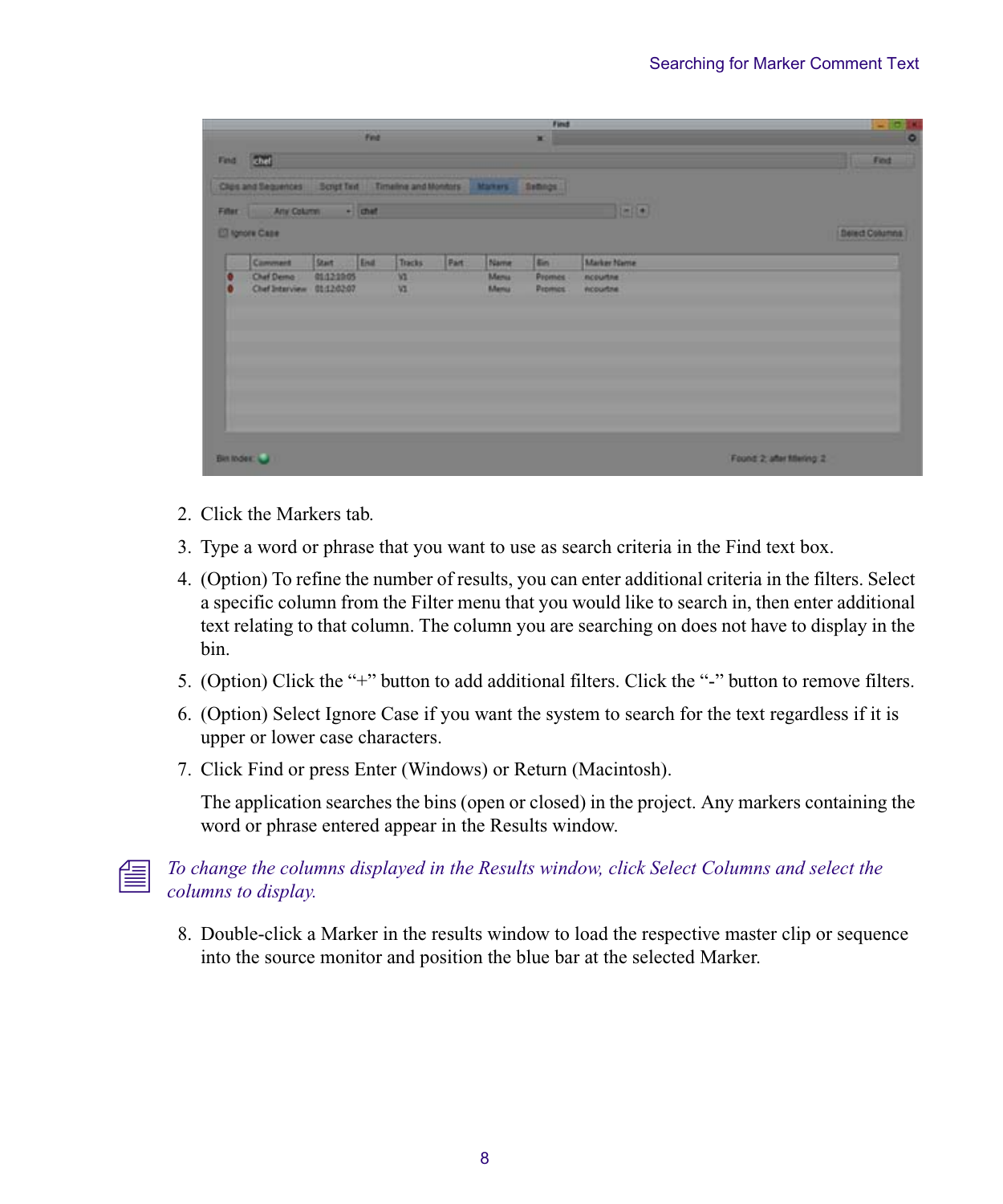## <span id="page-8-0"></span>**Image Cache Setting**

With this release, Media Composer now allows you to establish how much memory can be utilized for caching thumbnails in memory as well as disk. Caching images in memory allows thumbnails to quickly be recalled as you load or scroll in bins or sequences. Saving them to the disk cache allows them to be recalled after relaunching the application and can avoid the need for the application to have to create them again.

## **Setting the Media Cache**

To specify the size of the Disk cache and Memory cache perform the following.

### **To set the Media Cache:**

1. In the Settings list in the Project window, select Media Cache.

The Media Cache dialog box opens.

|                         | <b>Media Cache</b>                          |              |
|-------------------------|---------------------------------------------|--------------|
| <b>Thumbnail Cache</b>  |                                             |              |
| Cache Location<br>Set   | C:/Users/Public/Documents/Avid Media Compos |              |
| Disk Cache Size (MB):   | 200                                         | <b>Flush</b> |
| Memory Cache Size (MB): | 120                                         |              |
|                         |                                             | Cancel       |

- 2. If you want to change the default location of the Cache folder, click the Set button and choose the location for the Cache folder.
- 3. Enter a value for the Disk Cache Size and Memory Cache Size.
- 4. Click OK.

Note: You can clear the cache from the cache folder by clicking the Flush button in the Media Cache dialog.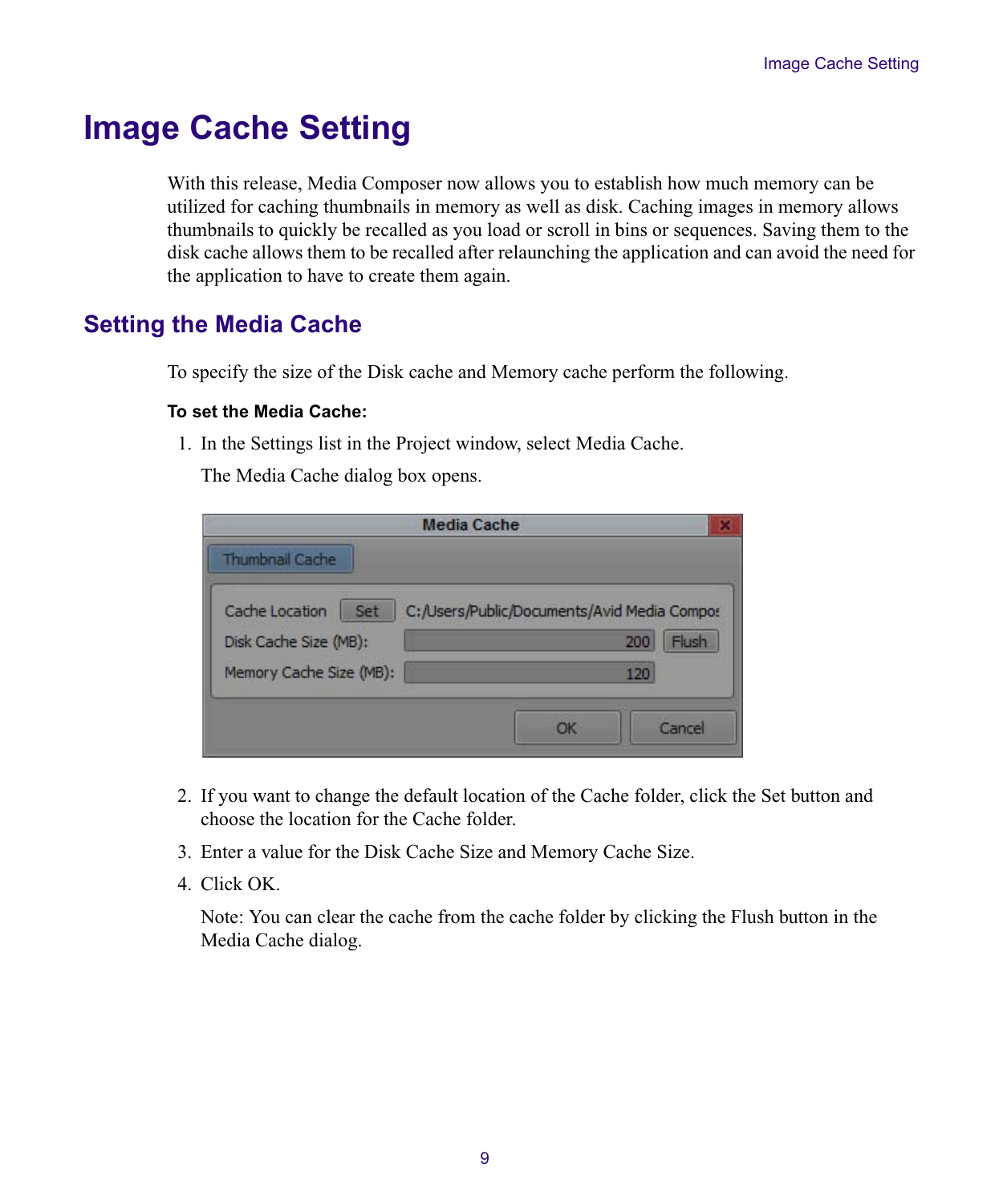## <span id="page-9-0"></span>**Quick Filter in the Project Window**

A quick filter text box has been added to the Project window. This allows you to quickly filter out bins in the Project window leaving only those bins in a flattened view that match the filter criteria. This is helpful when you have a large number of bins in a project and want to quickly filter for specific bins.

|             |                                      |  | <b>FinalProject - ncourtne</b> |              |      |   |
|-------------|--------------------------------------|--|--------------------------------|--------------|------|---|
|             | FinaProject - ncourtne x             |  |                                |              |      |   |
| <b>Bins</b> | Volumes Settings To Format           |  |                                | <b>Usage</b> | Info |   |
| ell         | New Bin                              |  |                                |              |      |   |
|             | <b>Ba</b> Favorite Bins              |  |                                |              |      | ٠ |
|             | <b>MI 1 File Based Media Sources</b> |  | 5K                             |              |      |   |
|             | <b>WI</b> 720pTest                   |  | <b>SK</b>                      |              |      |   |
|             | <b>MI</b> 1080pTest                  |  | 5K                             |              |      |   |
|             | <b>MI</b> Daily050914                |  | 9K                             |              |      |   |
|             | <b>MI</b> Daily051014                |  | 5K                             |              |      |   |
|             | <b>III</b> Daily051114               |  | 5K                             |              |      |   |
|             | <b>WI Daily051514</b>                |  | 5K                             |              |      |   |
|             | FinaProject Bin                      |  | 5K                             |              |      |   |
|             | <b>TTI Keepers</b>                   |  | 5K                             |              |      |   |
|             | <b>Master Clip</b>                   |  | 5K                             |              |      |   |
|             | <b>MI</b> Media Master 2             |  | 5K                             |              |      |   |
|             | <b>UI</b> Media Master 3             |  | <b>SK</b>                      |              |      |   |
|             | <b>Madia Masters</b>                 |  | 5K                             |              |      |   |
|             | <b>Promos</b>                        |  | <b>782K</b>                    |              |      |   |

## **To filter bins in the Project Window:**

- 1. Open the Project Window and click the Bins tab.
- 2. Enter text in the filter text box.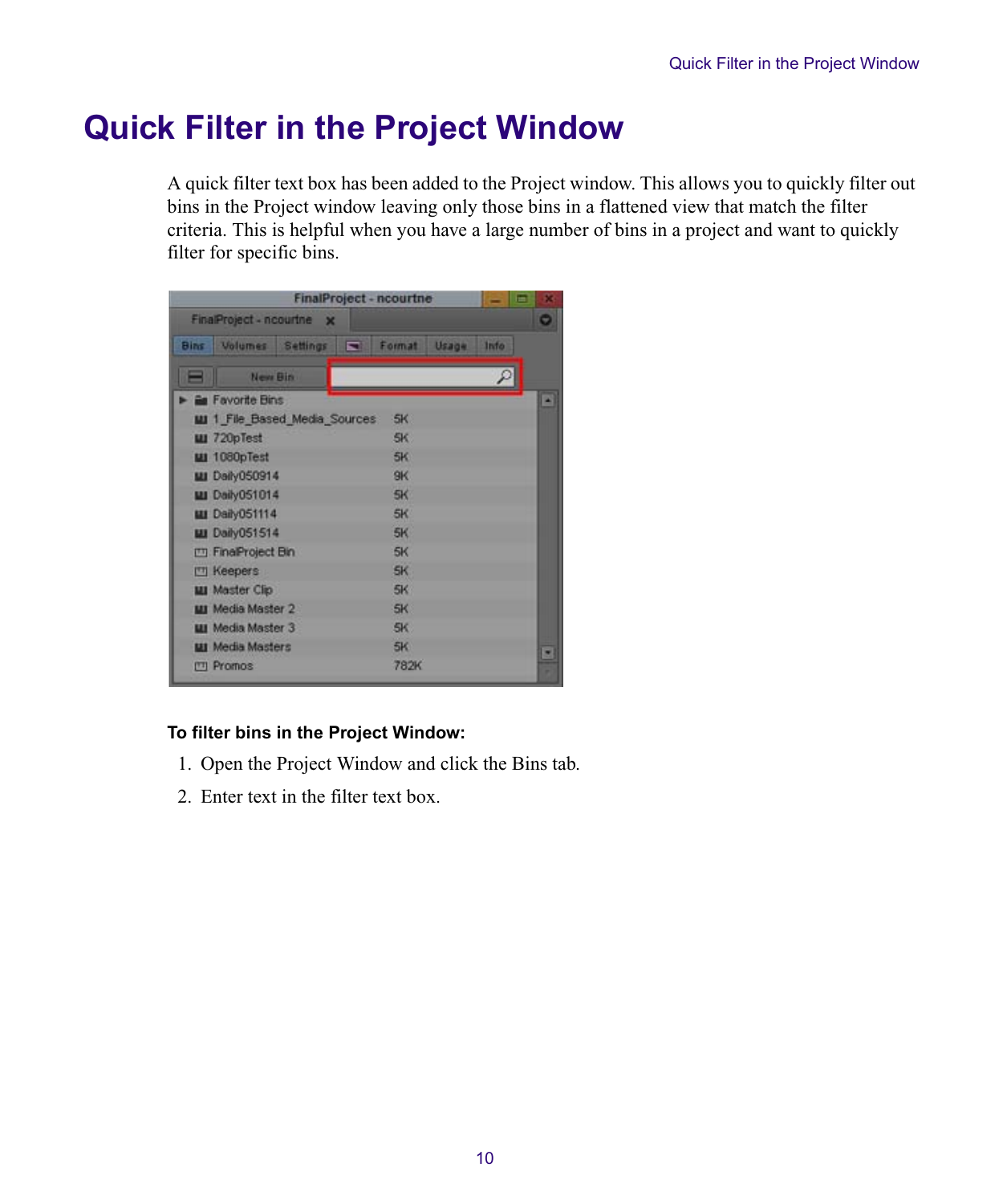

The search will display only those bins that match the search criteria.

## <span id="page-10-0"></span>**Warning When Changing the Project Rate**

In previous releases, you did not receive a warning message when changing the project rate. With this release of the editing application, if you change the project rate you will receive a warning message. For example if you change a project from 50i to 25p, you will receive the following message: WARNING: Effective image update rate changing from 50 fps to 25 fps. This message is informational. Click OK to continue.

## <span id="page-10-1"></span>**Application Manager Updates**

The Application Manager has been updated with the following changes:

- If you use a Floating License, you can choose a backup server to access in the event the original server is not accessible. See the *[Installation Guide for Avid Editing Applications](http://avid.force.com/pkb/articles/en_US/readme/Media-Composer-Software-8-0-Documentation)*.
- Feeds are now listed in chronological order. Newer feeds appear at the top of the feeds list.
- You can choose which notifications to receive. You can get notifications of updates, notifications of feeds containing Avid or third-party news, or you can choose to receive both. See "Application Manager" in the Help.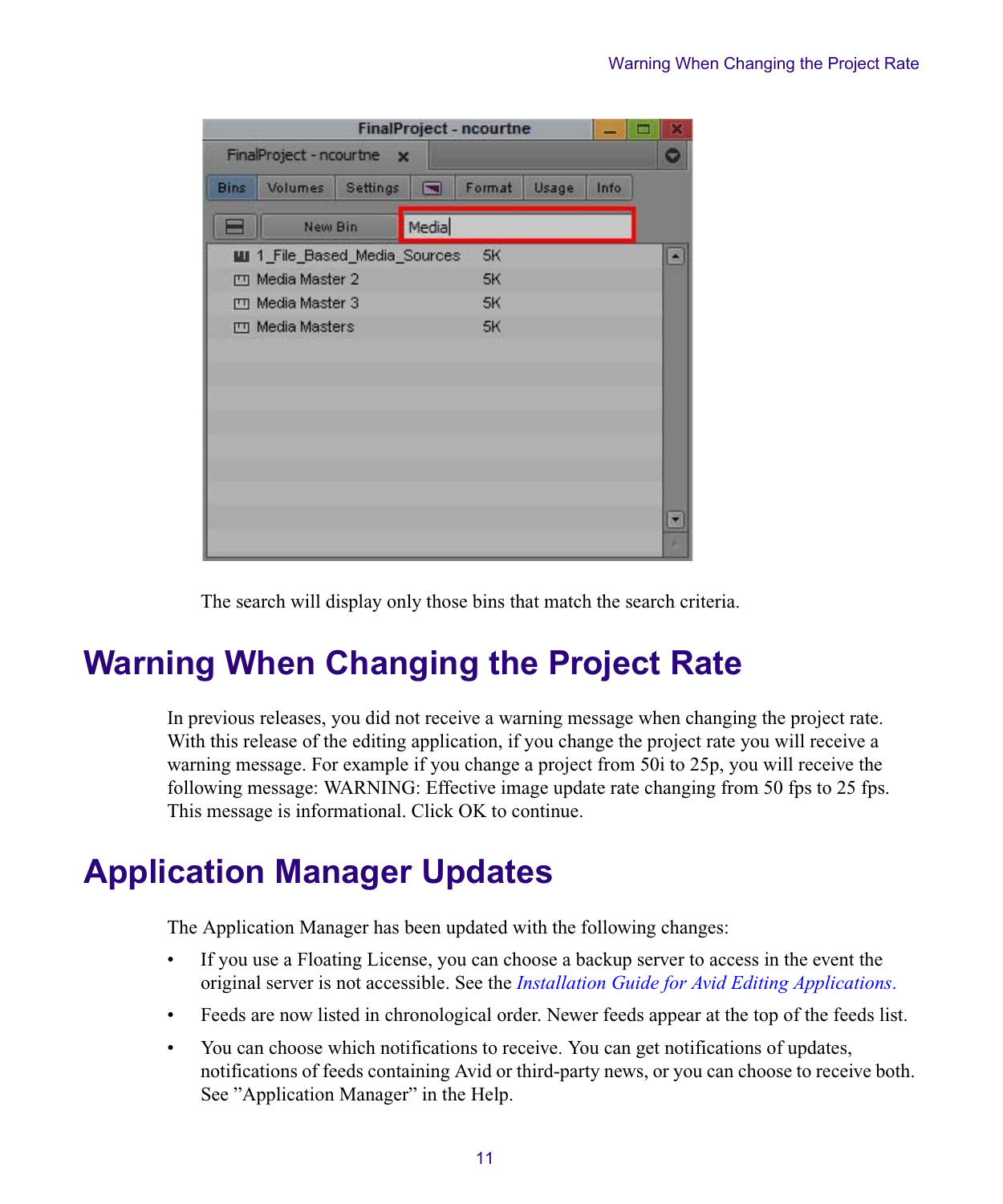## <span id="page-11-0"></span>**Support for DPX Files with DMF**

With this release, DPX files are now supported with Dynamic Media Folders. The AIS (Avid Image Sequencer) Settings have been added to the DMF Profile editor and allow users to specify Reel and timecode extraction as well as establish starting frame count and FPS. See "Creating a Dynamic Media Folder" in the Help.

When you are working with DPX files and DMF, drop the folder containing the .dpx files into the DMF watch folder rather than individual .dpx files. This will allow each group of consecutive dpx files in that folder to be managed as individual master clips.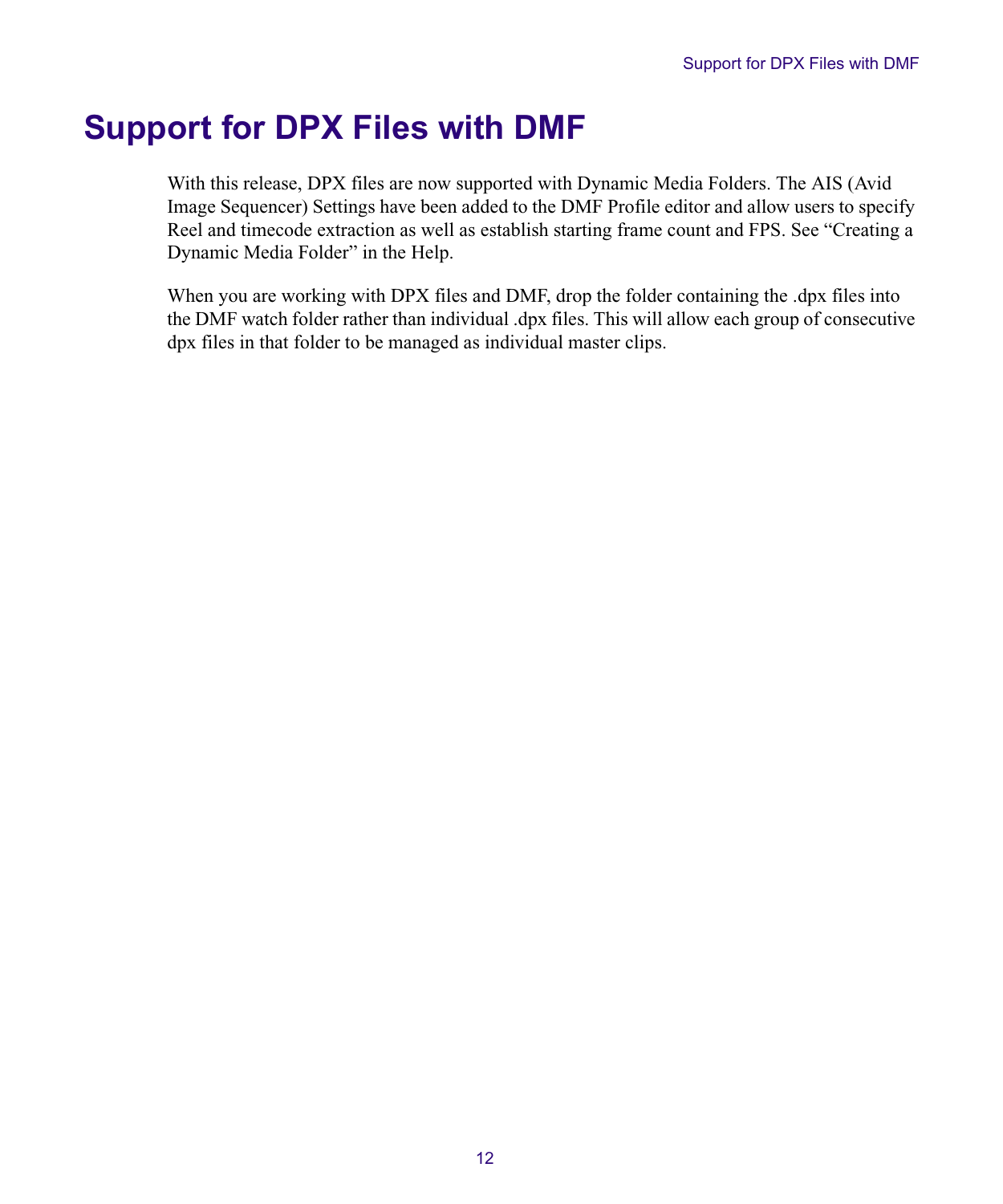### Legal Notices

Product specifications are subject to change without notice and do not represent a commitment on the part of Avid Technology, Inc.

This product is subject to the terms and conditions of a software license agreement provided with the software. The product may only be used in accordance with the license agreement.

This product may be protected by one or more U.S. and non-U.S patents. Details are available at [www.avid.com/patents](http://www.avid.com/US/about-avid/legal-notices/patent-marking).

This document is protected under copyright law. An authorized licensee of may reproduce this publication for the licensee's own use in learning how to use the software. This document may not be reproduced or distributed, in whole or in part, for commercial purposes, such as selling copies of this document or providing support or educational services to others. This document is supplied as a guide for . Reasonable care has been taken in preparing the information it contains. However, this document may contain omissions, technical inaccuracies, or typographical errors. Avid Technology, Inc. does not accept responsibility of any kind for customers' losses due to the use of this document. Product specifications are subject to change without notice.

Copyright © 2014 Avid Technology, Inc. and its licensors. All rights reserved.

The following disclaimer is required by Apple Computer, Inc.:

APPLE COMPUTER, INC. MAKES NO WARRANTIES WHATSOEVER, EITHER EXPRESS OR IMPLIED, REGARDING THIS PRODUCT, INCLUDING WARRANTIES WITH RESPECT TO ITS MERCHANTABILITY OR ITS FITNESS FOR ANY PARTICULAR PURPOSE. THE EXCLUSION OF IMPLIED WARRANTIES IS NOT PERMITTED BY SOME STATES. THE ABOVE EXCLUSION MAY NOT APPLY TO YOU. THIS WARRANTY PROVIDES YOU WITH SPECIFIC LEGAL RIGHTS. THERE MAY BE OTHER RIGHTS THAT YOU MAY HAVE WHICH VARY FROM STATE TO STATE.

The following disclaimer is required by Sam Leffler and Silicon Graphics, Inc. for the use of their TIFF library:

Copyright © 1988–1997 Sam Leffler Copyright © 1991–1997 Silicon Graphics, Inc.

Permission to use, copy, modify, distribute, and sell this software [i.e., the TIFF library] and its documentation for any purpose is hereby granted without fee, provided that (i) the above copyright notices and this permission notice appear in all copies of the software and related documentation, and (ii) the names of Sam Leffler and Silicon Graphics may not be used in any advertising or publicity relating to the software without the specific, prior written permission of Sam Leffler and Silicon Graphics.

THE SOFTWARE IS PROVIDED "AS-IS" AND WITHOUT WARRANTY OF ANY KIND, EXPRESS, IMPLIED OR OTHERWISE, INCLUDING WITHOUT LIMITATION, ANY WARRANTY OF MERCHANTABILITY OR FITNESS FOR A PARTICULAR PURPOSE.

IN NO EVENT SHALL SAM LEFFLER OR SILICON GRAPHICS BE LIABLE FOR ANY SPECIAL, INCIDENTAL, INDIRECT OR CONSEQUENTIAL DAMAGES OF ANY KIND, OR ANY DAMAGES WHATSOEVER RESULTING FROM LOSS OF USE, DATA OR PROFITS, WHETHER OR NOT ADVISED OF THE POSSIBILITY OF DAMAGE, AND ON ANY THEORY OF LIABILITY, ARISING OUT OF OR IN CONNECTION WITH THE USE OR PERFORMANCE OF THIS SOFTWARE.

The following disclaimer is required by the Independent JPEG Group:

This software is based in part on the work of the Independent JPEG Group.

This Software may contain components licensed under the following conditions:

Copyright (c) 1989 The Regents of the University of California. All rights reserved.

Redistribution and use in source and binary forms are permitted provided that the above copyright notice and this paragraph are duplicated in all such forms and that any documentation, advertising materials, and other materials related to such distribution and use acknowledge that the software was developed by the University of California, Berkeley. The name of the University may not be used to endorse or promote products derived from this software without specific prior written permission. THIS SOFTWARE IS PROVIDED ``AS IS'' AND WITHOUT ANY EXPRESS OR IMPLIED WARRANTIES, INCLUDING, WITHOUT LIMITATION, THE IMPLIED WARRANTIES OF MERCHANTABILITY AND FITNESS FOR A PARTICULAR PURPOSE.

Copyright (C) 1989, 1991 by Jef Poskanzer.

Permission to use, copy, modify, and distribute this software and its documentation for any purpose and without fee is hereby granted, provided that the above copyright notice appear in all copies and that both that copyright notice and this permission notice appear in supporting documentation. This software is provided "as is" without express or implied warranty.

Copyright 1995, Trinity College Computing Center. Written by David Chappell.

Permission to use, copy, modify, and distribute this software and its documentation for any purpose and without fee is hereby granted, provided that the above copyright notice appear in all copies and that both that copyright notice and this permission notice appear in supporting documentation. This software is provided "as is" without express or implied warranty.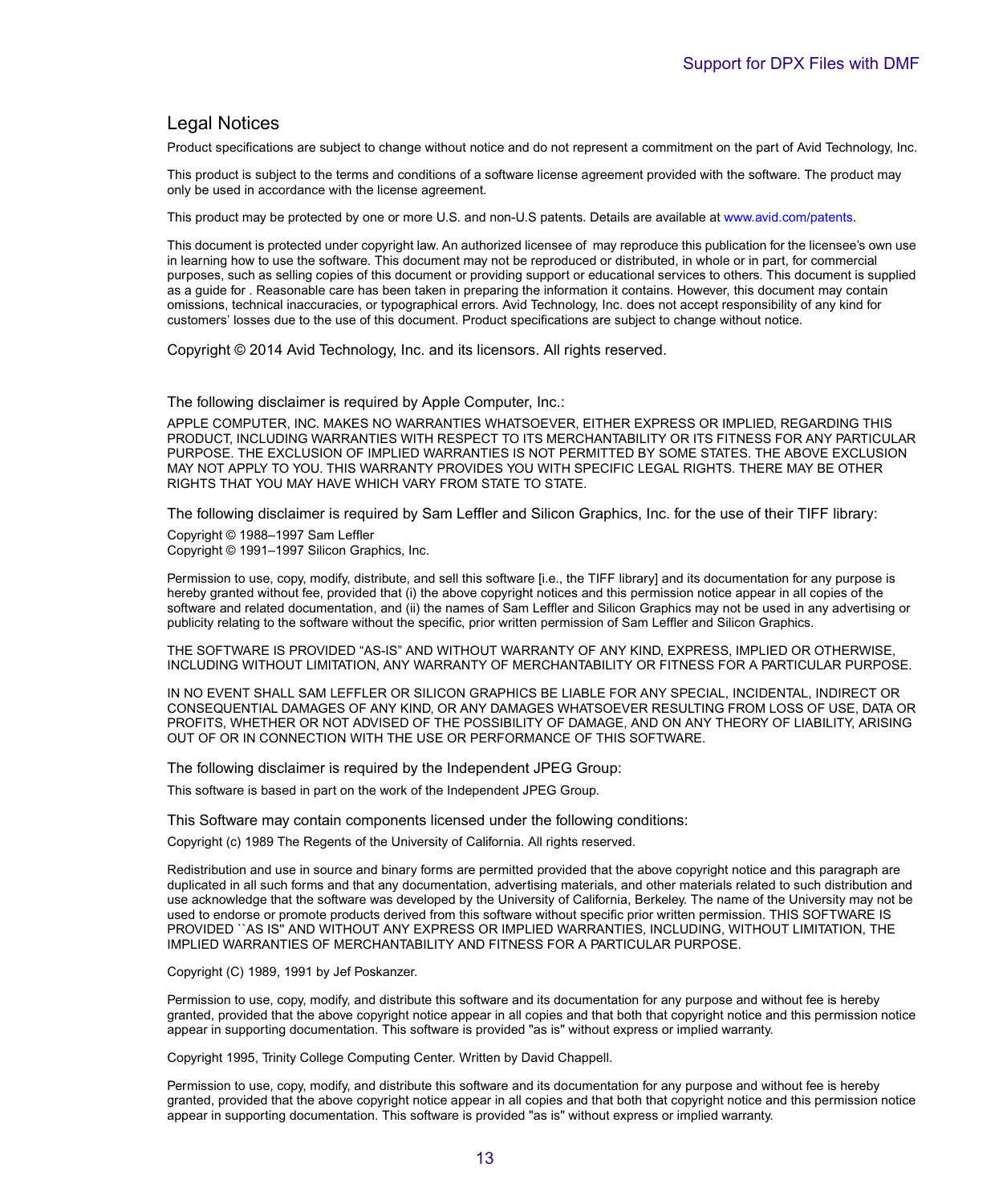Copyright 1996 Daniel Dardailler.

Permission to use, copy, modify, distribute, and sell this software for any purpose is hereby granted without fee, provided that the above copyright notice appear in all copies and that both that copyright notice and this permission notice appear in supporting documentation, and that the name of Daniel Dardailler not be used in advertising or publicity pertaining to distribution of the software without specific, written prior permission. Daniel Dardailler makes no representations about the suitability of this software for any purpose. It is provided "as is" without express or implied warranty.

Modifications Copyright 1999 Matt Koss, under the same license as above.

Copyright (c) 1991 by AT&T.

Permission to use, copy, modify, and distribute this software for any purpose without fee is hereby granted, provided that this entire notice is included in all copies of any software which is or includes a copy or modification of this software and in all copies of the supporting documentation for such software.

THIS SOFTWARE IS BEING PROVIDED "AS IS", WITHOUT ANY EXPRESS OR IMPLIED WARRANTY. IN PARTICULAR, NEITHER THE AUTHOR NOR AT&T MAKES ANY REPRESENTATION OR WARRANTY OF ANY KIND CONCERNING THE MERCHANTABILITY OF THIS SOFTWARE OR ITS FITNESS FOR ANY PARTICULAR PURPOSE.

This product includes software developed by the University of California, Berkeley and its contributors.

The following disclaimer is required by Nexidia Inc.:

© 2010 Nexidia Inc. All rights reserved, worldwide. Nexidia and the Nexidia logo are trademarks of Nexidia Inc. All other trademarks are the property of their respective owners. All Nexidia materials regardless of form, including without limitation, software applications, documentation and any other information relating to Nexidia Inc., and its products and services are the exclusive property of Nexidia Inc. or its licensors. The Nexidia products and services described in these materials may be covered by Nexidia's United States patents: 7,231,351; 7,263,484; 7,313,521; 7,324,939; 7,406,415, 7,475,065; 7,487,086 and/or other patents pending and may be manufactured under license from the Georgia Tech Research Corporation USA.

The following disclaimer is required by Paradigm Matrix:

Portions of this software licensed from Paradigm Matrix.

The following disclaimer is required by Ray Sauers Associates, Inc.:

"Install-It" is licensed from Ray Sauers Associates, Inc. End-User is prohibited from taking any action to derive a source code equivalent of "Install-It," including by reverse assembly or reverse compilation, Ray Sauers Associates, Inc. shall in no event be liable for any damages resulting from reseller's failure to perform reseller's obligation; or any damages arising from use or operation of reseller's products or the software; or any other damages, including but not limited to, incidental, direct, indirect, special or consequential Damages including lost profits, or damages resulting from loss of use or inability to use reseller's products or the software for any reason including copyright or patent infringement, or lost data, even if Ray Sauers Associates has been advised, knew or should have known of the possibility of such damages.

The following disclaimer is required by Videomedia, Inc.:

"Videomedia, Inc. makes no warranties whatsoever, either express or implied, regarding this product, including warranties with respect to its merchantability or its fitness for any particular purpose."

"This software contains V-LAN ver. 3.0 Command Protocols which communicate with V-LAN ver. 3.0 products developed by Videomedia, Inc. and V-LAN ver. 3.0 compatible products developed by third parties under license from Videomedia, Inc. Use of this software will allow "frame accurate" editing control of applicable videotape recorder decks, videodisc recorders/players and the like."

The following disclaimer is required by Altura Software, Inc. for the use of its Mac2Win software and Sample Source Code:

©1993–1998 Altura Software, Inc.

The following disclaimer is required by Ultimatte Corporation:

Certain real-time compositing capabilities are provided under a license of such technology from Ultimatte Corporation and are subject to copyright protection.

The following disclaimer is required by 3Prong.com Inc.:

Certain waveform and vector monitoring capabilities are provided under a license from 3Prong.com Inc.

The following disclaimer is required by Interplay Entertainment Corp.:

The "Interplay" name is used with the permission of Interplay Entertainment Corp., which bears no responsibility for Avid products.

This product includes portions of the Alloy Look & Feel software from Incors GmbH.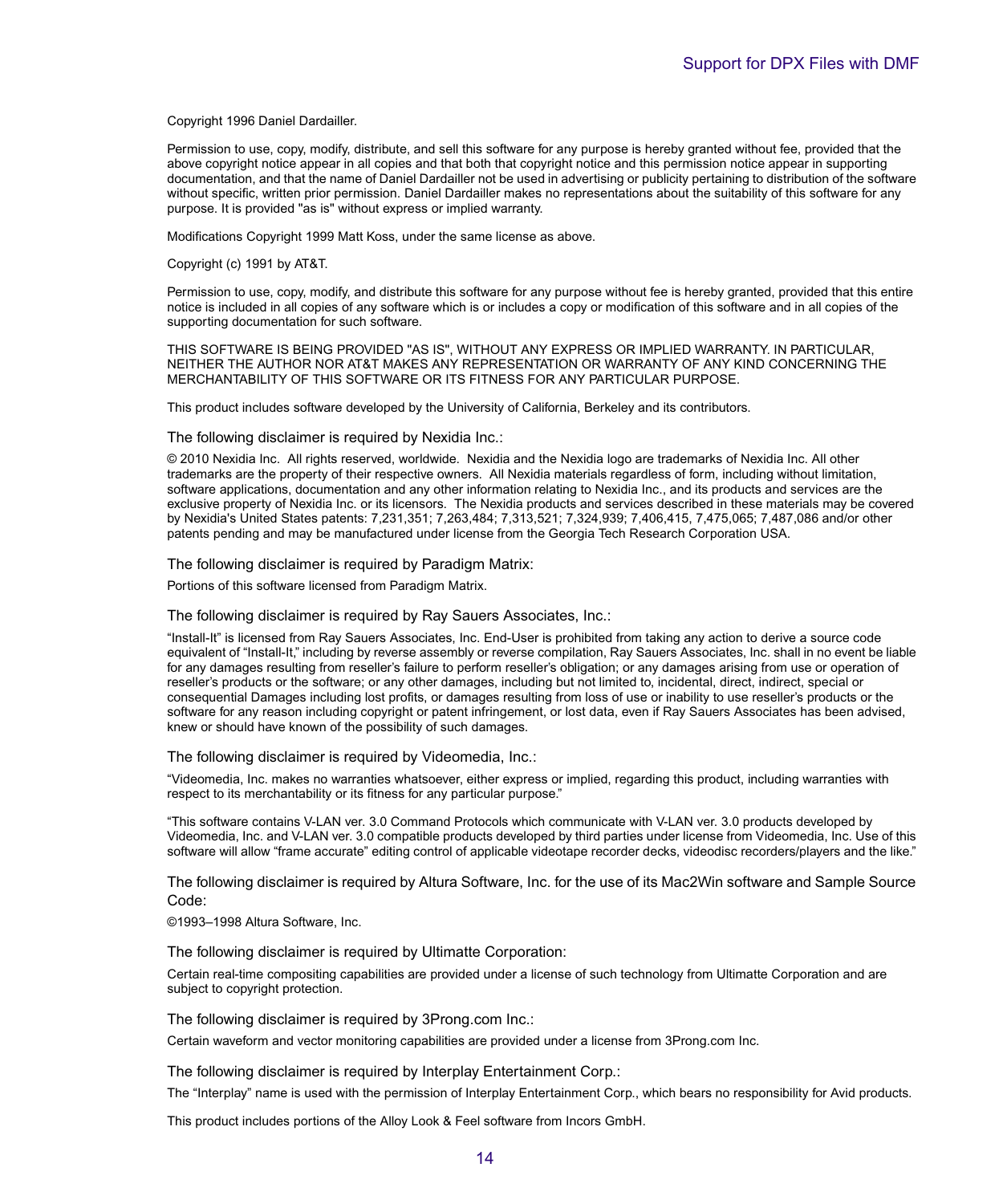This product includes software developed by the Apache Software Foundation [\(http://www.apache.org/\)](http://www.apache.org/).

### © DevelopMentor

This product may include the JCifs library, for which the following notice applies:

JCifs © Copyright 2004, The JCIFS Project, is licensed under LGP[L \(http://jcifs.samba.org/\)](http://jcifs.samba.org/). See the LGPL.txt file in the Third Party Software directory on the installation CD.

Avid Interplay contains components licensed from LavanTech. These components may only be used as part of and in connection with Avid Interplay.

### Attn. Government User(s). Restricted Rights Legend

U.S. GOVERNMENT RESTRICTED RIGHTS. This Software and its documentation are "commercial computer software" or "commercial computer software documentation." In the event that such Software or documentation is acquired by or on behalf of a unit or agency of the U.S. Government, all rights with respect to this Software and documentation are subject to the terms of the License Agreement, pursuant to FAR §12.212(a) and/or DFARS §227.7202-1(a), as applicable.

### **Trademarks**

003, 192 Digital I/O, 192 I/O, 96 I/O, 96i I/O, Adrenaline, AirSpeed, ALEX, Alienbrain, AME, AniMatte, Archive, Archive II, Assistant Station, AudioPages, AudioStation, AutoLoop, AutoSync, Avid, Avid Active, Avid Advanced Response, Avid DNA, Avid DNxcel, Avid DNxHD, Avid DS Assist Station, Avid Liquid, Avid Media Engine, Avid Media Processor, Avid MEDIArray, Avid Mojo, Avid Remote Response, Avid Unity, Avid Unity ISIS, Avid VideoRAID, AvidRAID, AvidShare, AVIDstripe, AVX, Axiom, Beat Detective, Beauty Without The Bandwidth, Beyond Reality, BF Essentials, Bomb Factory, Boom, Bruno, C|24, CaptureManager, ChromaCurve, ChromaWheel, Cineractive Engine, Cineractive Player, Cineractive Viewer, Color Conductor, Command|24, Command|8, Conectiv, Control|24, Cosmonaut Voice, CountDown, d2, d3, DAE, Dazzle, Dazzle Digital Video Creator, D-Command, D-Control, Deko, DekoCast, D-Fi, D-fx, Digi 003, DigiBase, DigiDelivery, Digidesign, Digidesign Audio Engine, Digidesign Development Partners, Digidesign Intelligent Noise Reduction, Digidesign TDM Bus, DigiLink, DigiMeter, DigiPanner, DigiProNet, DigiRack, DigiSerial, DigiSnake, DigiSystem, Digital Choreography, Digital Nonlinear Accelerator, DigiTest, DigiTranslator, DigiWear, DINR, DNxchange, DPP-1, D-Show, DSP Manager, DS-StorageCalc, DV Toolkit, DVD Complete, D-Verb, Eleven, EM, Euphonix, EUCON, EveryPhase, Expander, ExpertRender, Fader Pack, Fairchild, FastBreak, Fast Track, Film Cutter, FilmScribe, Flexevent, FluidMotion, Frame Chase, FXDeko, HD Core, HD Process, HDPack, Home-to-Hollywood, HYBRID, HyperControl, HyperSPACE, HyperSPACE HDCAM, iKnowledge, Image Independence, Impact, Improv, iNEWS, iNEWS Assign, iNEWS ControlAir, Instantwrite, Instinct, Intelligent Content Management, Intelligent Digital Actor Technology, IntelliRender, Intelli-Sat, Intelli-sat Broadcasting Recording Manager, InterFX, Interplay, inTONE, Intraframe, iS Expander, ISIS, IsoSync, iS9, iS18, iS23, iS36, ISIS, IsoSync, KeyRig, KeyStudio, LaunchPad, LeaderPlus, LFX, Lightning, Link & Sync, ListSync, LKT-200, Lo-Fi, Luna, MachineControl, Magic Mask, Make Anything Hollywood, make manage move | media, Marquee, MassivePack, Massive Pack Pro, M-Audio, M-Audio Micro, Maxim, Mbox, Media Composer, MediaFlow, MediaLog, MediaMatch, MediaMix, Media Reader, Media Recorder, MEDIArray, MediaServer, MediaShare, MetaFuze, MetaSync, MicroTrack, MIDI I/O, Midiman, Mix Rack, MixLab, Moviebox, Moviestar, MultiShell, NaturalMatch, NewsCutter, NewsView, Nitris, NL3D, NLP, Nova, NRV-10 interFX, NSDOS, NSWIN, Octane, OMF, OMF Interchange, OMM, OnDVD, Open Media Framework, Open Media Management, Ozone, Ozonic, Painterly Effects, Palladium, Personal Q, PET, Podcast Factory, PowerSwap, PRE, ProControl, ProEncode, Profiler, Pro Tools LE, Pro Tools M-Powered, Pro Transfer, Pro Tools, QuickPunch, QuietDrive, Realtime Motion Synthesis, Recti-Fi, Reel Tape Delay, Reel Tape Flanger, Reel Tape Saturation, Reprise, Res Rocket Surfer, Reso, RetroLoop, Reverb One, ReVibe, Revolution, rS9, rS18, RTAS, Salesview, Sci-Fi, Scorch, Scorefitter, ScriptSync, SecureProductionEnvironment, Serv|LT, Serv|GT, Session, Shape-to-Shape, ShuttleCase, Sibelius, SIDON, SimulPlay, SimulRecord, Slightly Rude Compressor, Smack!, Soft SampleCell, Soft-Clip Limiter, Solaris, SoundReplacer, SPACE, SPACEShift, SpectraGraph, SpectraMatte, SteadyGlide, Streamfactory, Streamgenie, StreamRAID, Strike, Structure, Studiophile, SubCap, Sundance Digital, Sundance, SurroundScope, Symphony, SYNC HD, Synchronic, SynchroScope, SYNC I/O, Syntax, TDM FlexCable, TechFlix, Tel-Ray, Thunder, Titansync, Titan, TL Aggro, TL AutoPan, TL Drum Rehab, TL Everyphase, TL Fauxlder, TL In Tune, TL MasterMeter, TL Metro, TL Space, TL Utilities, tools for storytellers, Torq, Torq Xponent, Transfuser, Transit, TransJammer, Trigger Finger, Trillium Lane Labs, TruTouch, UnityRAID, Vari-Fi, Velvet, Video the Web Way, VideoRAID, VideoSPACE, VideoSpin, VTEM, Work-N-Play, Xdeck, X-Form, Xmon, XPAND!, Xponent, X-Session, and X-Session Pro are either registered trademarks or trademarks of Avid Technology, Inc. in the United States and/or other countries.

Adobe and Photoshop are either registered trademarks or trademarks of Adobe Systems Incorporated in the United States and/or other countries. Apple and Macintosh are trademarks of Apple Computer, Inc., registered in the U.S. and other countries. Windows is either a registered trademark or trademark of Microsoft Corporation in the United States and/or other countries. All other trademarks contained herein are the property of their respective owners.

#### Footage

Arri — Courtesy of Arri/Fauer — John Fauer, Inc. Bell South "Anticipation" — Courtesy of Two Headed Monster — Tucker/Wayne Atlanta/GMS. Canyonlands — Courtesy of the National Park Service/Department of the Interior. Eco Challenge British Columbia — Courtesy of Eco Challenge Lifestyles, Inc., All Rights Reserved. Eco Challenge Morocco — Courtesy of Discovery Communications, Inc. It's Shuttletime — Courtesy of BCP & Canadian Airlines.